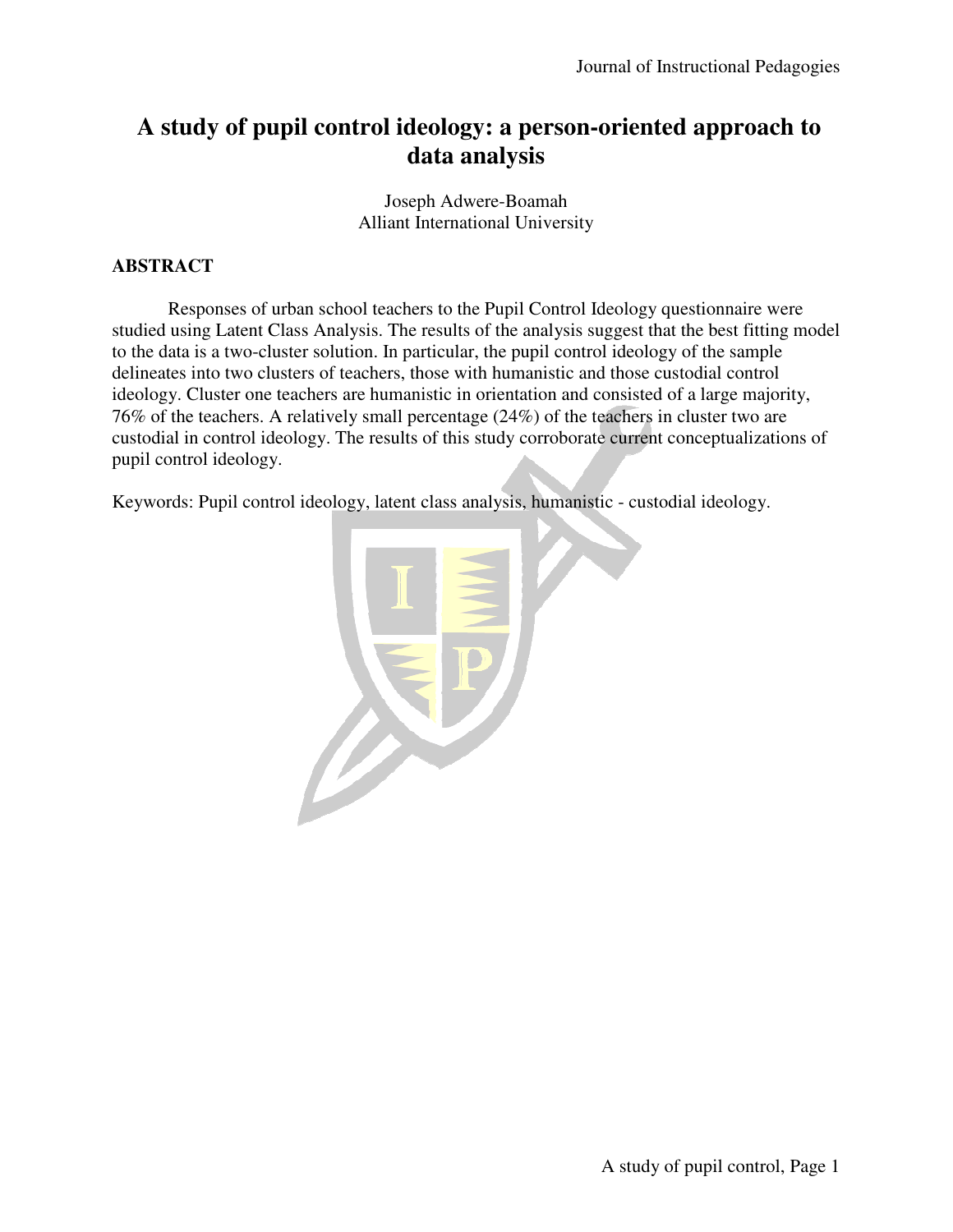#### **INTRODUCTION**

 Teachers' ideology, belief or value system exerts great influence on their professional practices (Richardson, 1996). In particular, teachers' pupil control ideology (PCI) provides them with: (1) a means for cognitively organizing, comprehending, and evaluating their every day world, i.e. the classroom (Gutek, 2004); and (2) a set of ontological assumptions about pupils with whom they interact everyday (Barley & Kunda, 1992). In turn, PCI informs and guides their understandings about appropriate and desirable instructional practices, teacher-student interactions and classroom dynamics (Willard, 1972). Thus, PCI constitutes a critical intermediary between the teacher and the strategies they adopt to maintain an orderly classroom environment (Wiseman & Hunt, 2008).

PCI studies began in the sixties under the leadership of Professor Donald J. Willower and his colleagues at Pennsylvania State University. They recognized the saliency of pupil control in their initial studies of Junior High Schools. Hoy (2001) summarizes the historical and theoretical underpinnings of PCI investigations. He indicates that pupil control is usually a problem in service organizations like schools, hospitals and prisons, which require mandatory participation from clients who did not volunteer to join the organization. Subsequent PCI studies have investigated and confirmed the psychometric properties of the instrument and elaborated on the original theoretical underpinnings of the PCI scale (Hoy, 2001). However, the numerous studies of PCI have principally been factor analytic investigations focused on identifying or confirming the factor structure that accounts for the interrelationships among the scale items. PCI studies conducted thus far employ a variable-oriented approach to data analysis. i.e. they express hypotheses and research questions in terms of variables (von Eye, Bogat, & Rhodes, 2006). Some examples from Hoy's review of PCI studies are: The relationship between bureaucratic structure of an institution and pupil control ideology; why teachers are more custodial than principals are; and the pupil control ideology of teachers in selected schools (Barfield  $\&$ Burlingame, 1974). In contrast, virtually no empirical studies of PCI employ 'person-oriented approaches' (Bergman, Magnusson  $\&$  El-Khouri, 2003) which focus on individuals as opposed to variables and sample means. Variable-oriented analysis of PCI scores usually focuses on central tendencies, correlations and standard deviations; such studies thus provide information for identifying the "average person" in a study sample. It does not however capture the heterogeneous orientations that may exist within teachers in a study.

Bergman & Magnusson (1997) argue that a person-oriented approach "involves studying individuals on the basis of their patterns of individual characteristics that are relevant for the problem under consideration" (p. 293). PCI studies featuring person-oriented approaches might investigate research questions such as how many qualitatively distinct classes or groups of teachers can be identified from a population of teachers based on their responses to PCI scale? Thus person-oriented approach to research focuses on individuals or homogeneous clusters or subgroups of individuals. The person-oriented approach to PCI data analysis affords researchers an opportunity to identify distinctive groups of teachers with qualitatively different philosophical or pupil control orientations. (Collins & Lanza, 2010). The present investigation was undertaken to apply latent class analysis (LCA), a person-oriented approach to data analysis to identify and characterize the pupil control ideology of a sample of classroom teachers. It seeks to understand the patterns of PCIs of urban schoolteachers. Specifically, this study seeks to determine whether qualitatively distinct groups or clusters of teachers could be identified based on their responses to PCI questionnaire.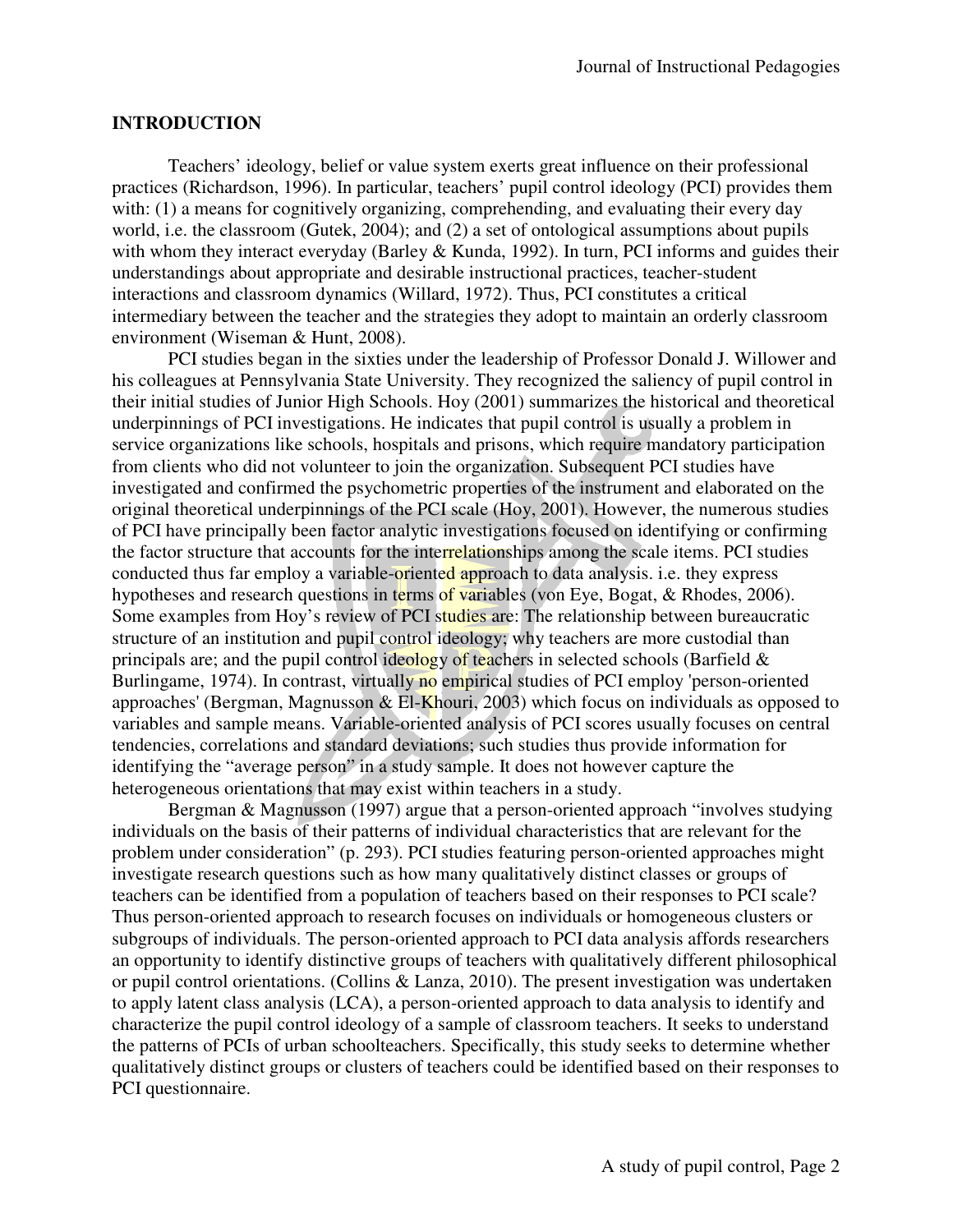LCA is a method for analyzing the relationship among manifest variables where a number of latent or unobserved categorical variables are used to explain the relationships among the manifest data (McCutcheon, 1987). LCA with categorical variables has two types of parameters, conditional response and class membership probabilities. The later specifies the size or proportion of the population in each class. The conditional response probabilities on the other hand are the probabilities for each latent class that an individual in that class will endorse or choose a given value on an item. (Collins & Lanza, 2010; Hagenaars, & McCutcheon, 2002; Goodman, 2002).

#### **METHOD**

 Two hundred urban school teachers working in Northern California completed the 20 item Likert-type PCI scale. Each item on the instrument has five response categories ranging from strongly agree to strongly disagree. PCI scale measures the degree to which an individual's pupil control ideology is custodial or humanistic. (Hoy, 2001). The analysis was performed with Latent Gold Version 4.5 (Vermunt & Magidson, 2005). Different models were estimated by stepwise addition of classes, until the model that best fitted the data was obtained.

#### **RESULTS**

The Bayesian information criterion (BIC) indicated that a two-class model fitted the data better than a one, three, or four class model. The two-class solution has the lowest BIC, 1285.36 compared to 1312.62, 1299.58, and 1307.82 of one, three and four class solution respectively (See Table 1 in the Appendix). In addition, the analysis identified four questionnaire items that best distinguish between the two clusters. Table 2 (Appendix) presents the results of Latent Class analysis of teachers' responses to PCI scale.

In this solution, cluster one is the most prevalent. As shown in Table 2, seventy six percent of the teachers in this cluster show high probabilities of disagreement with the items measuring custodial control ideology. In contrast to cluster one, cluster two has 24% of the teachers showing low probabilities of disagreeing with the items. Examination of class-specific probabilities presented in Table 2, suggest that cluster one teachers were humanistic in control ideology while cluster 2 teachers were custodial in orientation.

#### **SUMMARY**

 The person-oriented approach to data analysis employed for this study successfully identified two distinctive groups of urban schoolteachers with humanistic and custodial pupil control ideologies. The large proportion, 76% of the teachers with humanistic control ideology may reflect the liberal orientation of teachers in this area of California. This finding is complementary to the results from many PCI studies. The results of this study corroborate with the current conceptualization of PCI.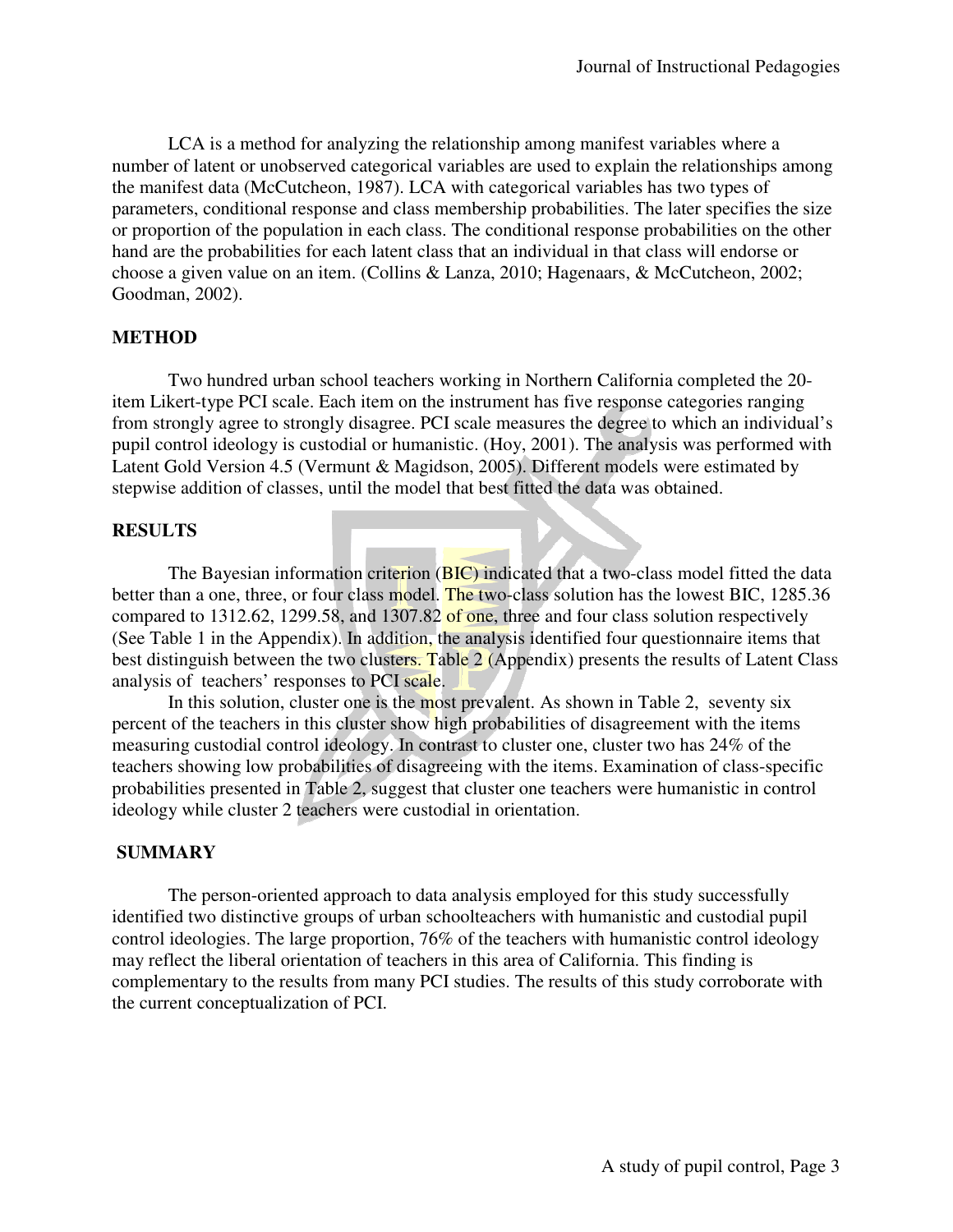| $1$ able $1 - D1C$ values for Estimated 1 wo Cluster Model of 1 up t Control fueblogy |            |  |
|---------------------------------------------------------------------------------------|------------|--|
| Model                                                                                 | $BIC$ (LL) |  |
| 1-Cluster                                                                             | 1312.26    |  |
| 2-Cluster                                                                             | 1285.36    |  |
| 3-Cluster                                                                             | 1299.58    |  |
| 4-Cluster                                                                             | 1307.82    |  |

Table 1 – BIC Values for Estimated Two Cluster Model of Pupil Control Ideology

Table 2 –Latent class and conditional probabilities of disagreement with items that best distinguish between the two clusters

|                               | Cluster one | Cluster two |
|-------------------------------|-------------|-------------|
| Latent class probabilities    | .760        | .240        |
| Questionnaire Items           |             |             |
| 1. Too much pupil time is     | .635        | .153        |
| spent on guidance             |             |             |
| 2. More important for         | .863        | .494        |
| pupils to learn to obey rules |             |             |
| 3. Necessary to remind        | .657        | .034        |
| pupils that their status in   |             |             |
| school differs from that of   |             |             |
| teachers                      |             |             |
| 4. Severe punishment for      | .265        | .036        |
| destroying school material    |             |             |
|                               |             |             |